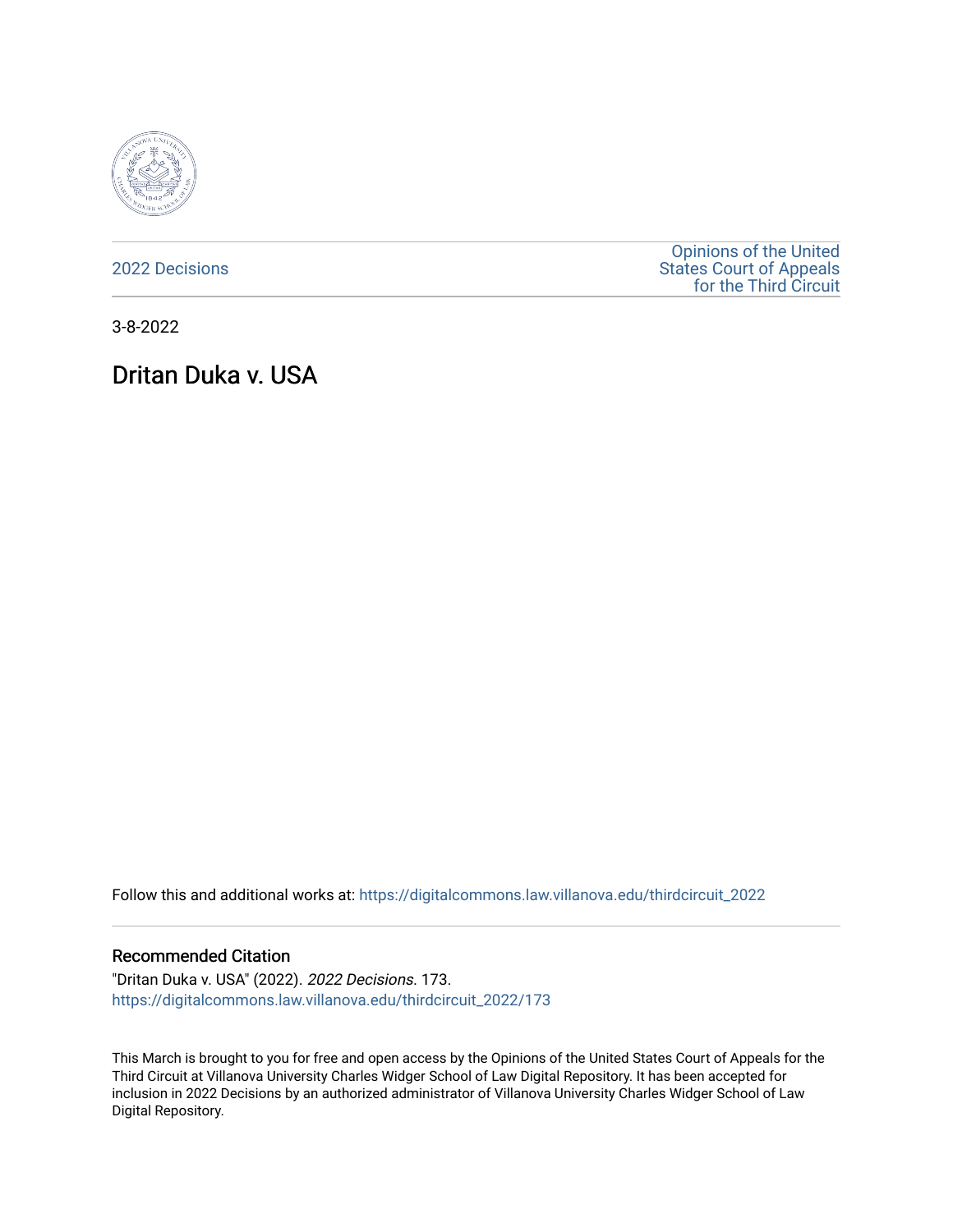# PRECEDENTIAL UNITED STATES COURT OF APPEALS FOR THE THIRD CIRCUIT

No. 20-2793  $\frac{1}{2}$ 

 $\frac{1}{2}$ 

DRITAN DUKA, Appellant

v.

UNITED STATES OF AMERICA

 $\overline{\phantom{a}}$  , where  $\overline{\phantom{a}}$ 

On Appeal from the United States District Court for the District of New Jersey (D.C. No. 1-13-cv-03664) District Judge: Honorable Robert B. Kugler

> No. 20-2799  $\frac{1}{2}$

> $\overline{\phantom{a}}$  , where  $\overline{\phantom{a}}$

SHAIN DUKA, Appellant

v.

### UNITED STATES OF AMERICA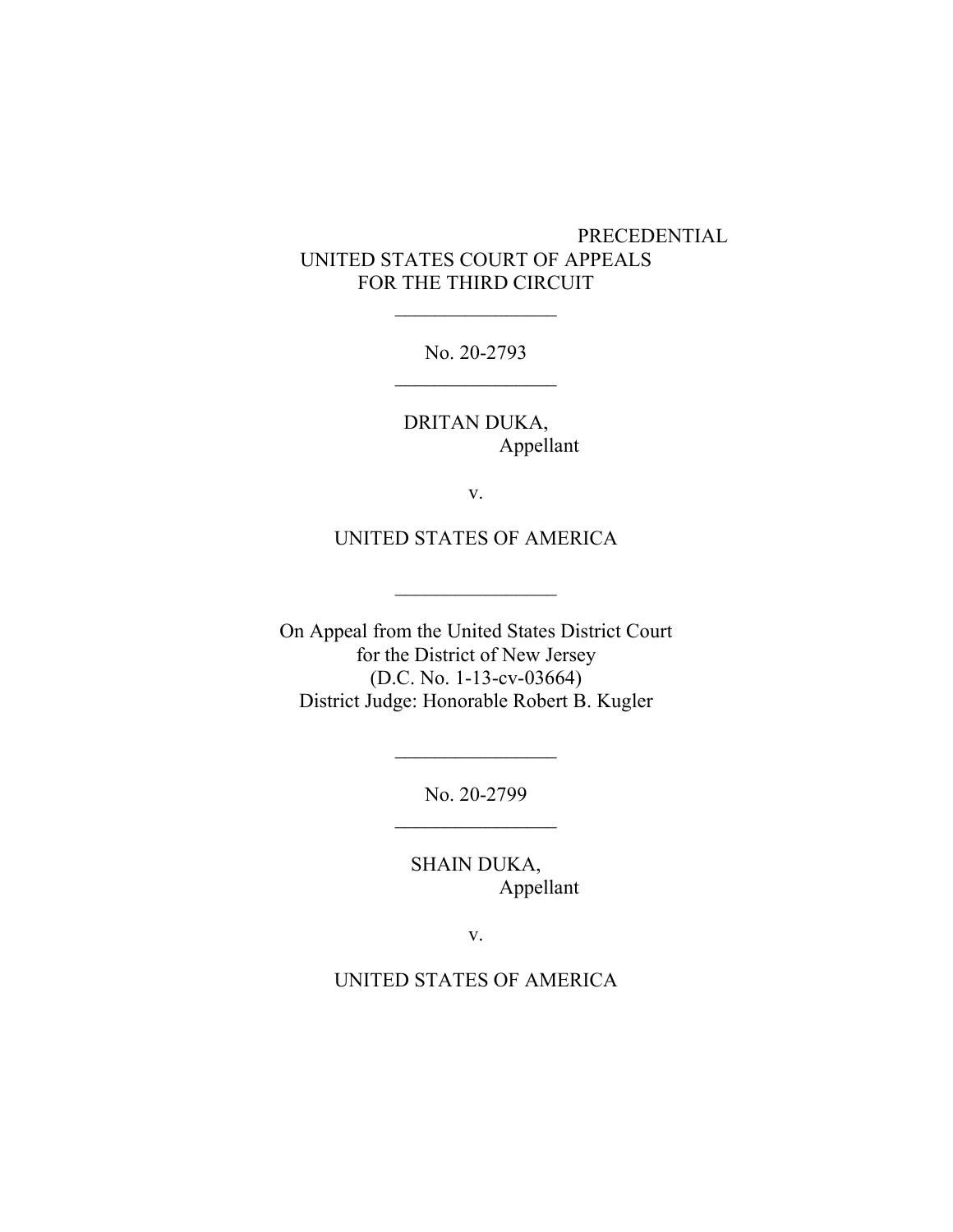On Appeal from the United States District Court for the District of New Jersey (D.C. No. 1-13-cv-03665) District Judge: Honorable Robert B. Kugler

 $\frac{1}{2}$ 

Argued: November 9, 2021

 $\frac{1}{2}$ 

Before: HARDIMAN, MATEY, and SCIRICA, *Circuit Judges*

(Opinion filed: March 8, 2022)

Stephen F. Downs Kathy E. Manley [ARGUED] 26 Dinmore Road Selkirk, NY 12158

*Counsel for Appellants*

Mark E. Coyne John F. Romano [ARGUED] Office of United States Attorney 970 Broad Street Room 700 Newark, NJ 07102

*Counsel for Appellee*

OPINION OF THE COURT

 $\overline{\phantom{a}}$  , where  $\overline{\phantom{a}}$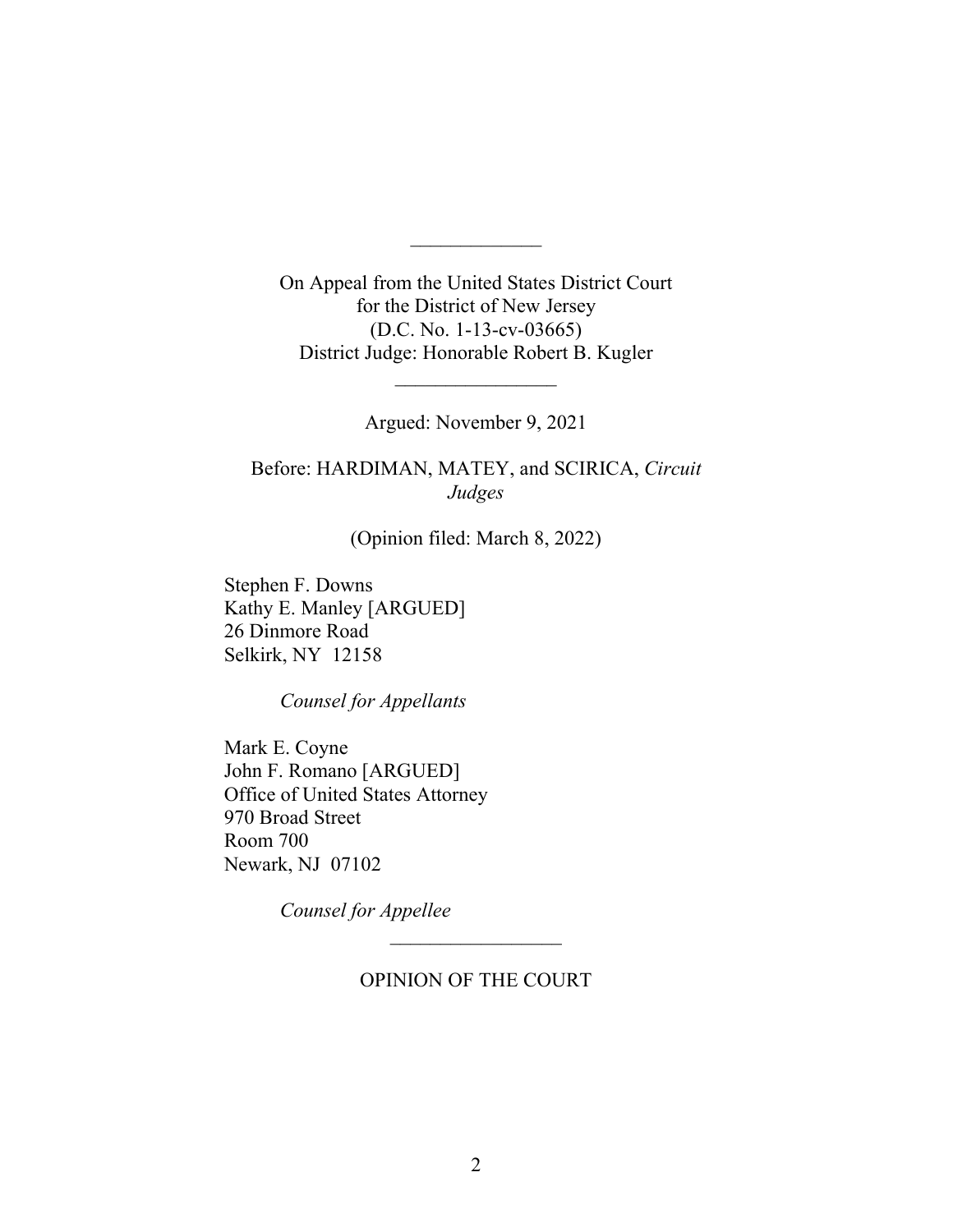### **SCIRICA**, *Circuit Judge*

Petitioner-Appellants Dritan and Shain Duka are each serving multiple sentences for various crimes arising out of a plot to attack the United States Army base at Fort Dix, New Jersey, among other United States military bases and facilities. Appellants moved for relief under 28 U.S.C. § 2255, primarily contending their 18 U.S.C.  $\S$  924(c) convictions must be vacated under *United States v. Davis*, 139 S. Ct. 2319, 2323– 24 (2019). On August 6, 2020, the United States District Court for the District of New Jersey denied their motions for relief under 28 U.S.C. § 2255. The trial judge declined to consider the merits of Appellants' challenge to their Section 924(c) convictions, reasoning that, since they were each subject to an unchallenged life sentence, any potential vacatur of their Section 924(c) convictions would result in no practical change to their confinement. In so finding, the trial judge invoked the "concurrent sentence doctrine's rationale," J.A. 21, which provides a court "discretion to avoid resolution of legal issues affecting less than all of the counts in an indictment where at least one count will survive and the sentences on all counts are concurrent." *United States v. McKie*, 112 F.3d 626, 628 n.4 (3d Cir. 1997). Appellants contend this invocation was an abuse of discretion, and request we expand their certificates of appealability to consider additional claims for relief previously rejected by the District Court.

 $\frac{1}{2}$ 

We will affirm the District Court's judgment in full.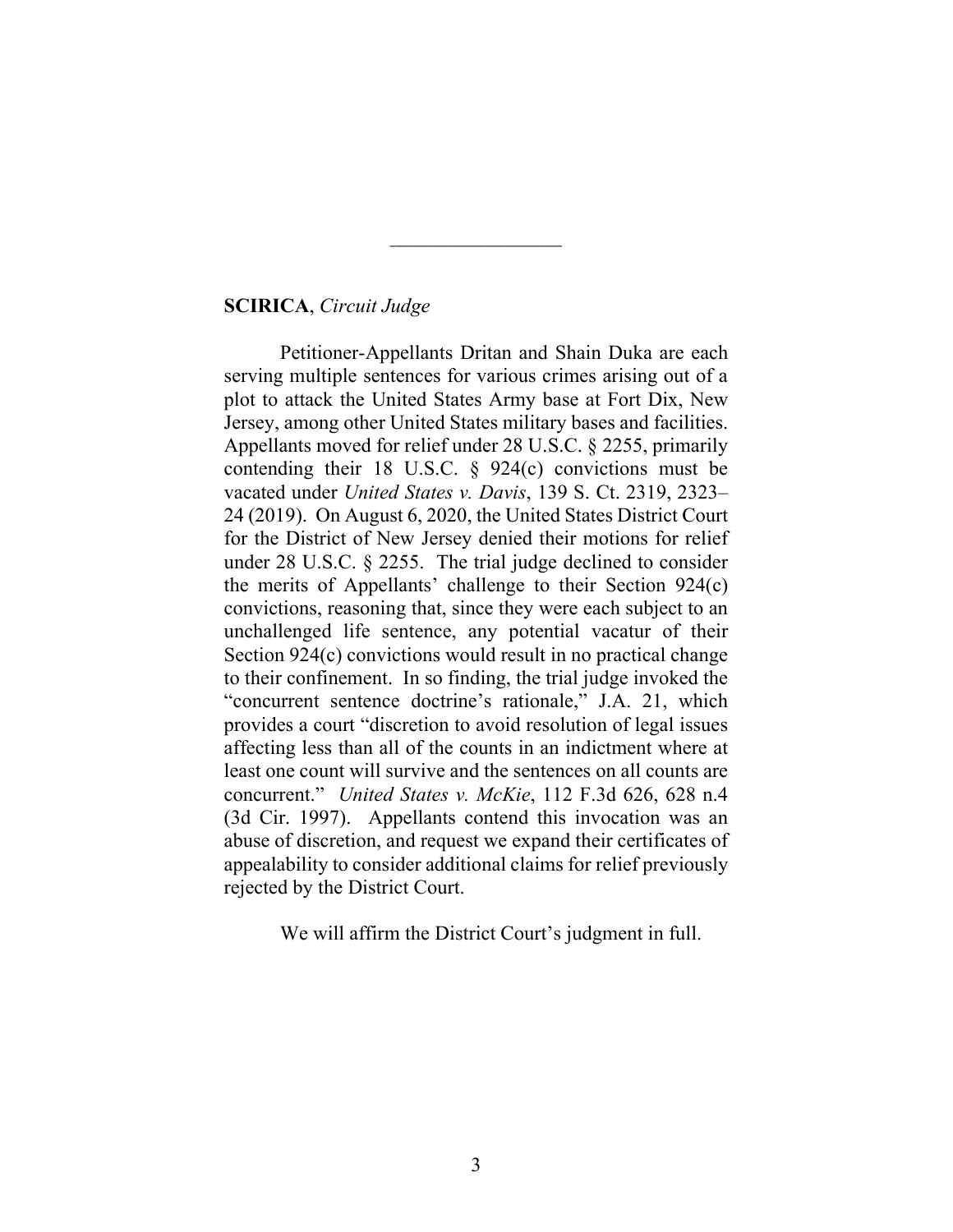#### A.

Appellants are a pair of Albanian-born brothers who lived in New Jersey illegally. Along with a group of codefendants, the pair developed an interest in violent jihad and committing attacks against the United States military. Appellants were brought to the FBI's attention when the agency received a copy of a video dated January 2006 that depicted Appellants and their co-defendants at a firing range in the Pocono mountains shooting weapons and shouting "jihad in the States." *United States v. Duka*, 671 F.3d 329, 333–34 (3d Cir. 2011). Over the next sixteen months, the FBI deployed two cooperating witnesses to monitor Appellants' activities and develop evidence against them. The FBI learned that in 2006 and 2007, Appellants took at least two trips to the Pocono mountains to train for their jihad along with their codefendants. During these trips, Appellants fired weapons, attempted to purchase automatic firearms, discussed their jihadist plans, and watched violent jihadi videos, including videos of "hundreds" of beheadings. *Duka*, 671 F.3d at 334. Appellants also befriended Besnik Bakalli, an FBI informant and fellow Albanian, and encouraged Bakalli to join their planned jihad.

In January 2007, the brothers told Bakalli they had acquired a shotgun, two semi-automatic rifles, and a pistol. Evidently unsatisfied with their growing arsenal, Appellants

<sup>&</sup>lt;sup>1</sup> This summary of the relevant facts regarding the Appellants' actions, trial, and convictions is drawn from our prior decision regarding Appellants' direct appeal, *United States v. Duka*, 671 F.3d 329 (3d Cir. 2011).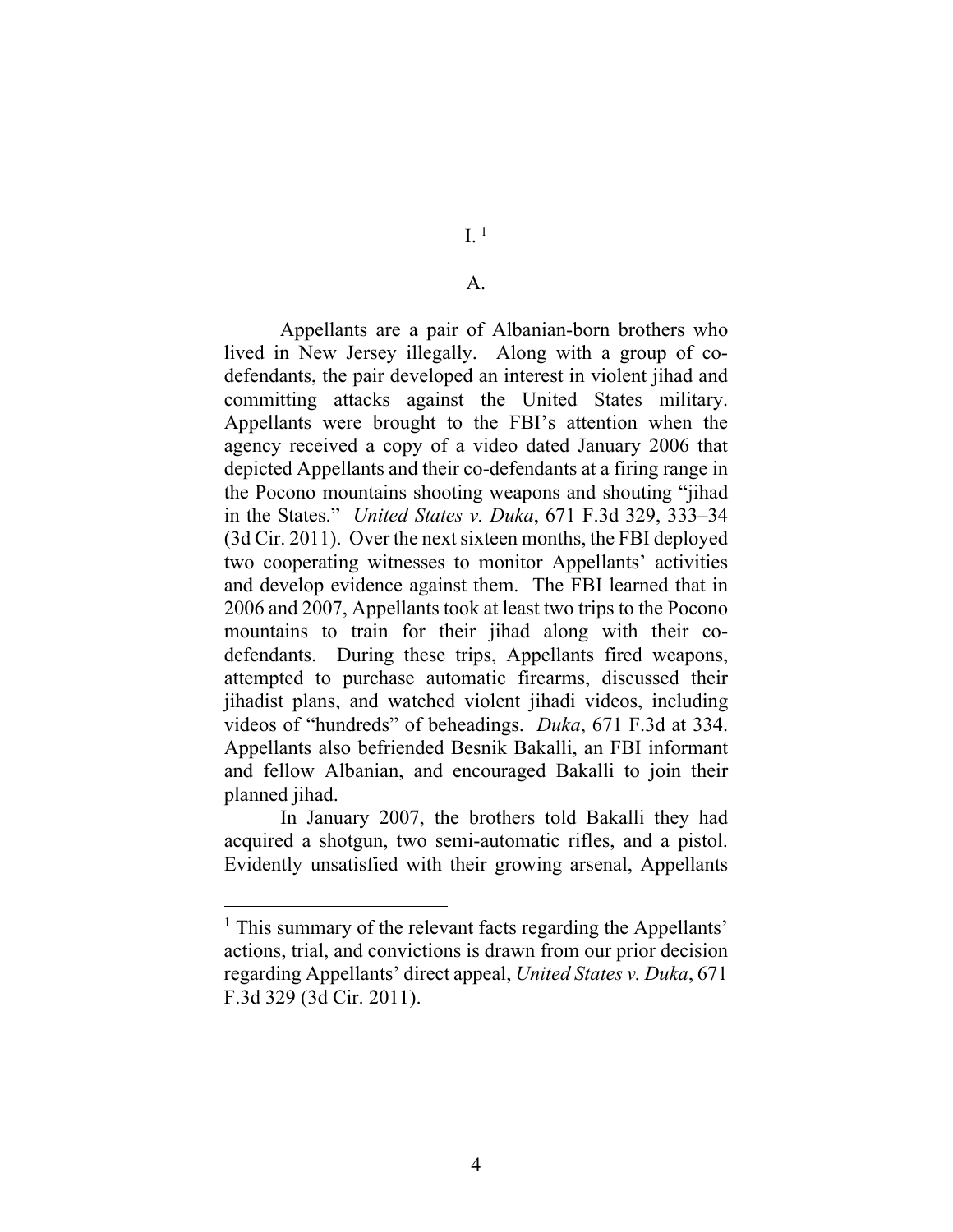ordered nine fully automatic rifles from a contact in Baltimore. In response, the FBI arranged a controlled transaction, and, on May 7, 2007, Appellants visited the apartment of an FBI cooperating witness with plans to retrieve these weapons. After handing cash to the cooperator, Appellants examined and handled four automatic machineguns and three semi-automatic assault rifles. Appellants then asked for garbage bags to conceal the weapons so they could bring them to their car. But before they were able to do so, Appellants were intercepted and arrested by federal and state law enforcement officers. The entire transaction was captured on video by cameras the FBI had installed in the cooperator's apartment. All five codefendants were apprehended on May 7, 2007.

# B.

Along with their co-defendants, Appellants were charged under a superseding indictment filed on January 15, 2008. The superseding indictment charged Appellants with:

- Conspiracy to murder members of the U.S. military, in violation of 18 U.S.C. §§ 1114 & 1117;
- Attempt to murder members of the U.S. military, in violation of 18 U.S.C. § 1114;
- Possession or attempted possession of firearms in furtherance of a crime of violence in violation of 18 U.S.C. §§  $924(c)(1)(A)$  and  $924(c)(1)(B)(ii);$
- Possession of machineguns in violation of 18 U.S.C. § 922(o); and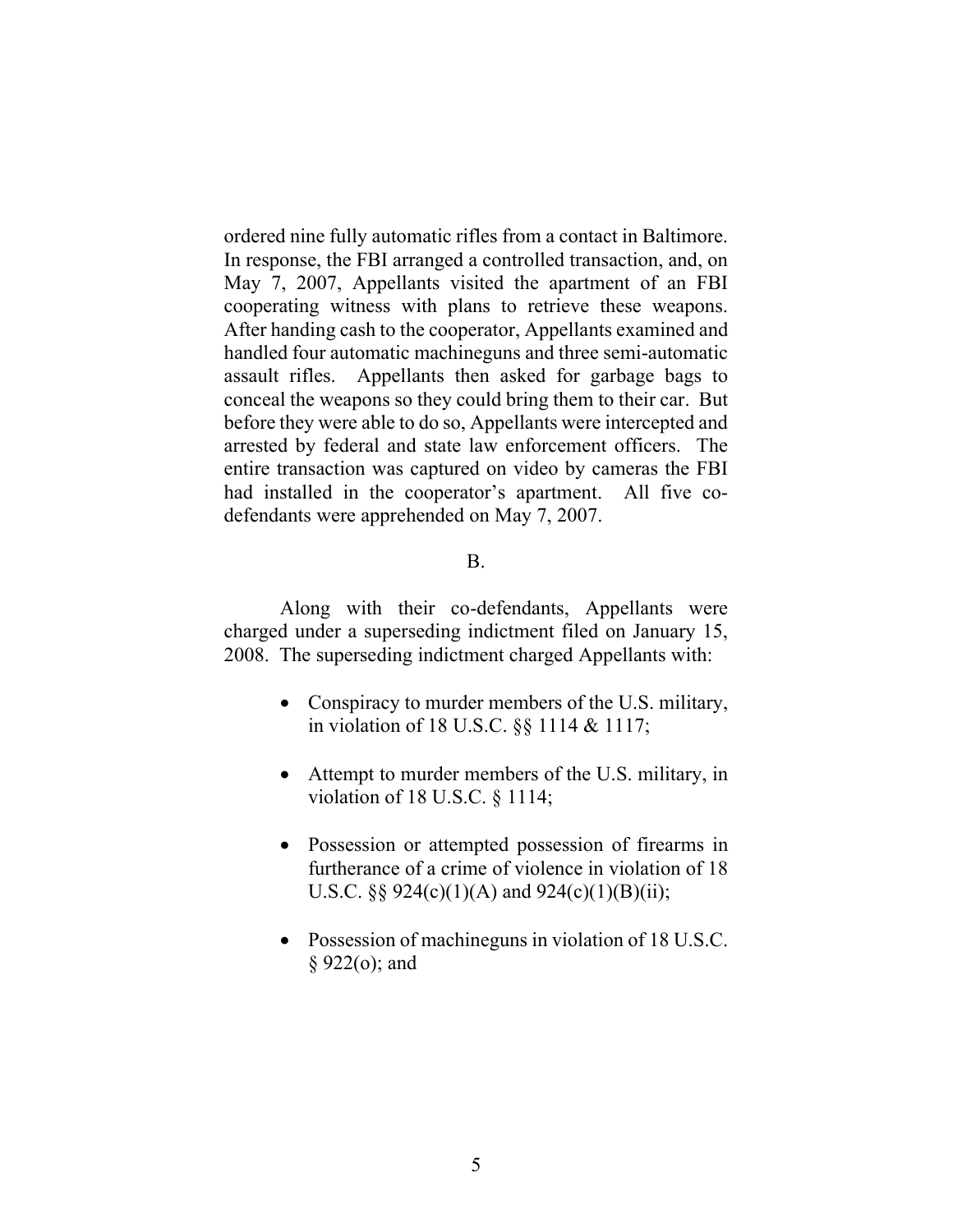• Two counts of possession of firearms by an illegal alien in violation of 18 U.S.C.  $\S$  922(g)(5).

Appellants pled not guilty to all charges. After a twoand-a-half-month jury trial, each Appellant was convicted on the charges of conspiracy to murder members of the United States military, possession or attempted possession of firearms in furtherance of a crime of violence, possession of machineguns, and two counts of possession of firearms by an illegal alien. They received identical sentences as follows:

- Conspiracy to murder members of the U.S. military: Life imprisonment.
- Possession or attempted possession of firearms in furtherance of a crime of violence: 360 months' imprisonment to run consecutively with their life sentences.
- Possession of machineguns: 120 months' imprisonment to run concurrently with their life sentences.
- Possession of firearms by an illegal alien: 120 months' imprisonment on each count, to run concurrently with their life sentences.

### $C_{\cdot}$

In the intervening years since their sentencing, Appellants have launched several unsuccessful challenges to their convictions. First, they, along with their co-defendants, raised numerous challenges to their convictions on direct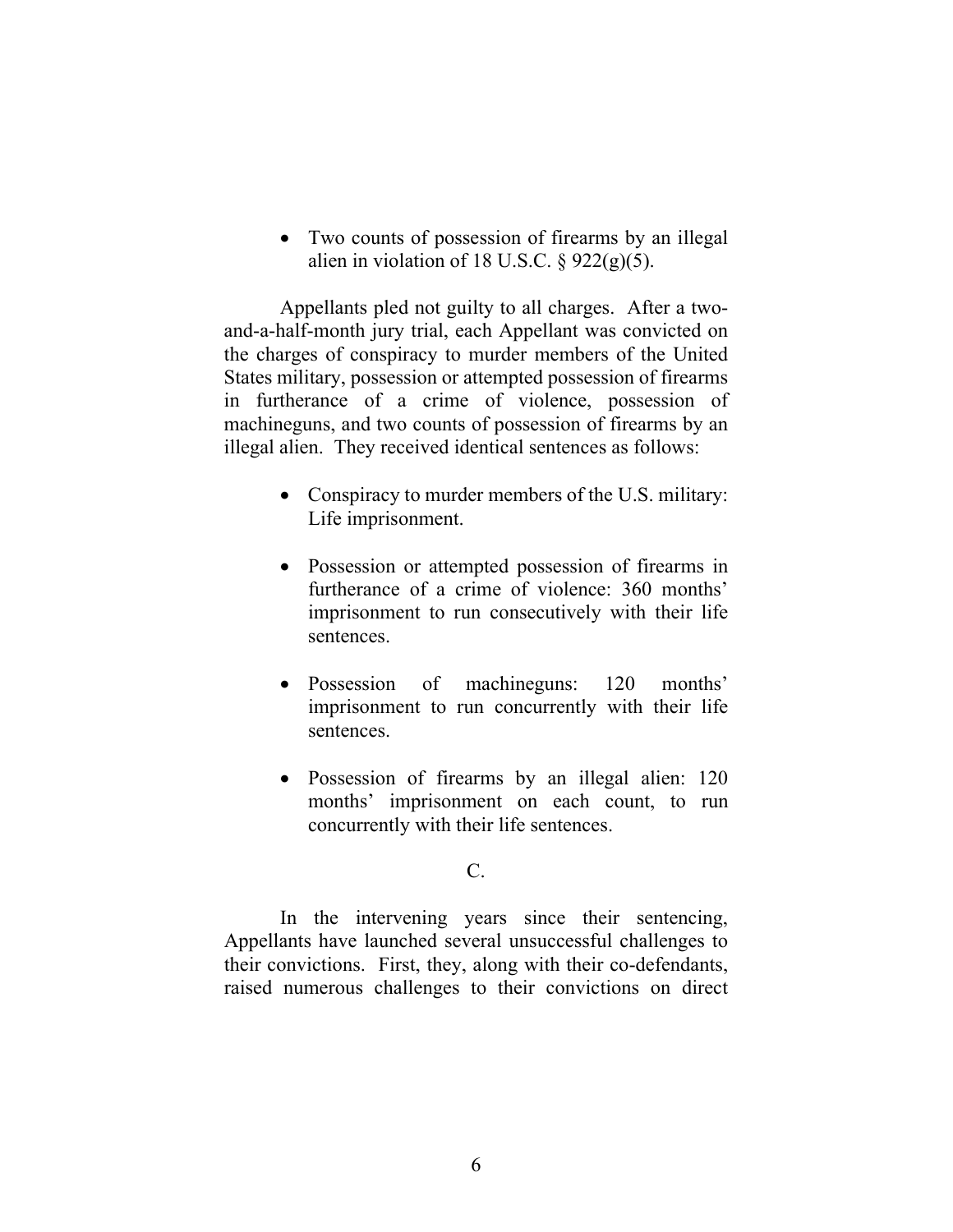appeal. *See Duka*, 671 F.3d at 336–56. On December 28, 2011, we rejected each of Appellants' arguments and affirmed the trial judge's decision with respect to them. *Id.* at 333.

On June 13, 2013, Appellants filed a federal habeas petition under 28 U.S.C. § 2255, making several different claims, including contending they received ineffective assistance of both trial and appellate counsel, and that the Government withheld certain exculpatory information. After an evidentiary hearing on one claim, the trial judge denied each of Appellants' asserted grounds for relief. Appellants filed for a certificate of appealability, which we denied on February 6, 2017.

In February and April 2019, each Appellant a filed motion for relief from judgment under Federal Rule of Civil Procedure  $60(b)(6)$ . The basis of this motion was an assertion that the trial judge failed to properly instruct the jury on the appropriate mens rea for their conspiracy to commit murder charge. In June 2019, the trial judge denied both motions. Appellants appealed these decisions. Ultimately, Dritan Duka voluntarily withdrew his appeal. But Shain Duka persisted and, on January 22, 2020, we denied his request for a certificate of appealability stating the "correctness of the challenged jury instruction is not debatable." *Duka v. United States*, No. 19- 2676, 2020 WL 8073724, at \*1 (3d Cir. Jan. 22, 2020).

As these challenges were ongoing, the Supreme Court decided *Johnson v. United States*, 576 U.S. 591, 597 (2015), finding the residual clause of 18 U.S.C. § 924(e) violated due process. On June 27, 2016, in parallel to the rest of their appeals, Appellants filed a motion to vacate their Section 924(c) convictions, on the basis that their Section 924(c)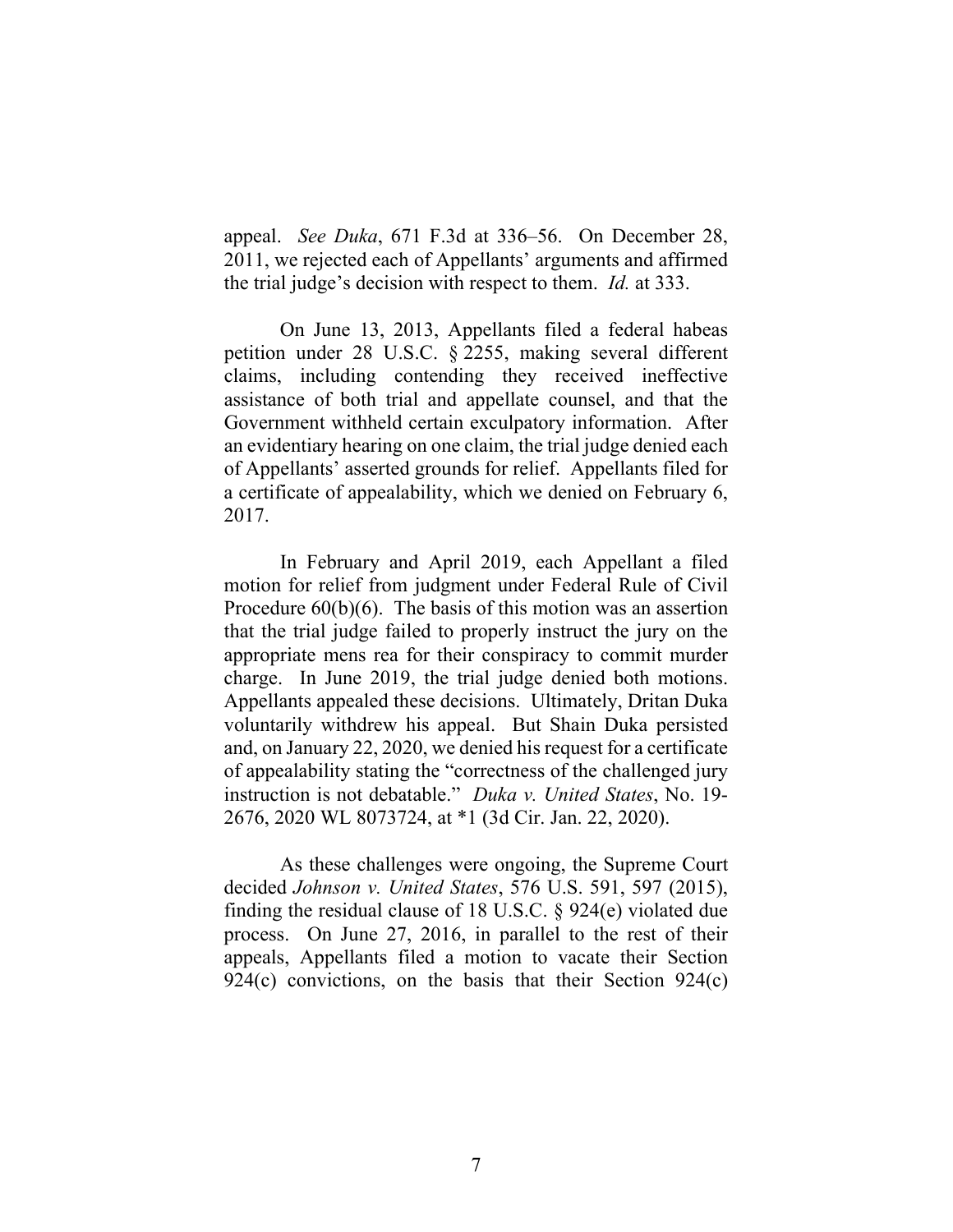convictions were made under a residual clause parallel to the one that the Supreme Court struck down in *Johnson*. 2 On October 26, 2016, the trial judge denied this motion, finding it was an unauthorized second or successive Section 2255 motion. Appellants filed a notice of appeal. But on July 31, 2019, Appellants and the Government jointly moved for a remand of the appeal back to the District Court so the trial judge could consider the impact of the intervening decisions of *United States v. Davis*, 139 S. Ct. 2319, 2323–24 (2019) and *United States v. Santarelli*, 929 F.3d 95 (3d Cir. 2019). We granted this motion on October 4, 2019.

On remand, Appellants ultimately advanced three arguments: First, their Section 924(c) convictions must be vacated under *Davis*. And in light of the vacatur of these sentences, the District Court should conduct a full resentencing on their other convictions. Second, their convictions on the conspiracy to murder charge must be vacated due to ineffective assistance of trial and appellate counsel. And third, they are actually innocent of the conspiracy to murder members of the U.S. military.

On August 6, 2020, the trial judge denied Appellants' petitions, rejecting each of these arguments. Most relevantly to this appeal, the trial judge declined to decide Appellants' challenge to their Section 924(c) convictions, reasoning that since their life sentences were not being challenged, there would be no practical effect of vacating the Section 924(c) sentences. The trial judge noted "as a practical matter,

<sup>2</sup> Appellants contended their reliance on *Johnson* was appropriate as it was made retroactive by the Supreme Court in *Welch v. United States*, 578 U.S. 120, 130 (2016).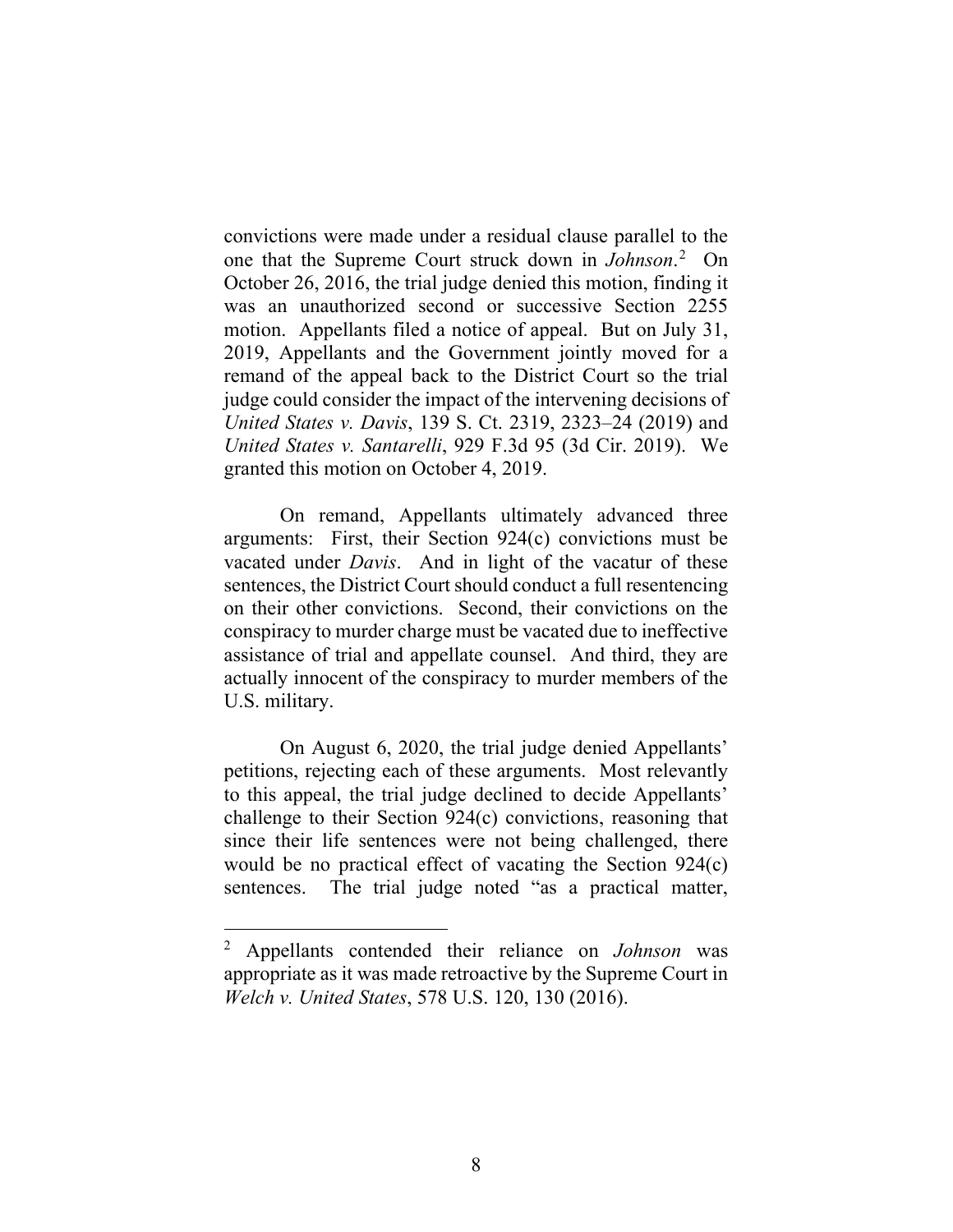[Appellants] will never serve their § 924(c) convictions due to their life sentences on their conspiracy to murder convictions." J.A. 18. In making this finding, the trial judge invoked the "concurrent sentence doctrine's rationale." J.A. 21.As the trial judge explained, this doctrine applies where a petitioner would remain subject to the same sentence and would not suffer any unique collateral consequences rising to the level of custody from the challenged convictions. Moreover, the trial judge found even if he were to vacate the Section 924(c) convictions, he would not need to conduct a full resentencing given their unchallenged life sentences and the fact "[t]he § 924(c) convictions had no effect on this Court's sentence as it relates to Petitioners['] conspiracy to murder convictions." J.A. 21.

With respect to the ineffective assistance of counsel claims, the trial judge examined the inquiry outlined in *Strickland v. Washington*, 466 U.S. 668 (1984), and found Appellants failed to establish that their counsel's performance fell below an objective of standard of reasonableness. Specifically, the trial judge referenced our decision denying a certificate of appealability on Shain Duka's April 2019 Rule 60(b) motion in which we stated that the correctness of the complained-of jury instructions was "not debatable." Accordingly, counsel could not be faulted for their failure to object to these instructions. Finally, the trial judge found, even assuming Appellants could proceed on a stand-alone actual innocence claim, they would fail to meet the appropriate standard as they presented no new evidence that was not available at trial.

The trial judge issued certificates of appealability solely on the issue of whether "the concurrent sentence doctrine's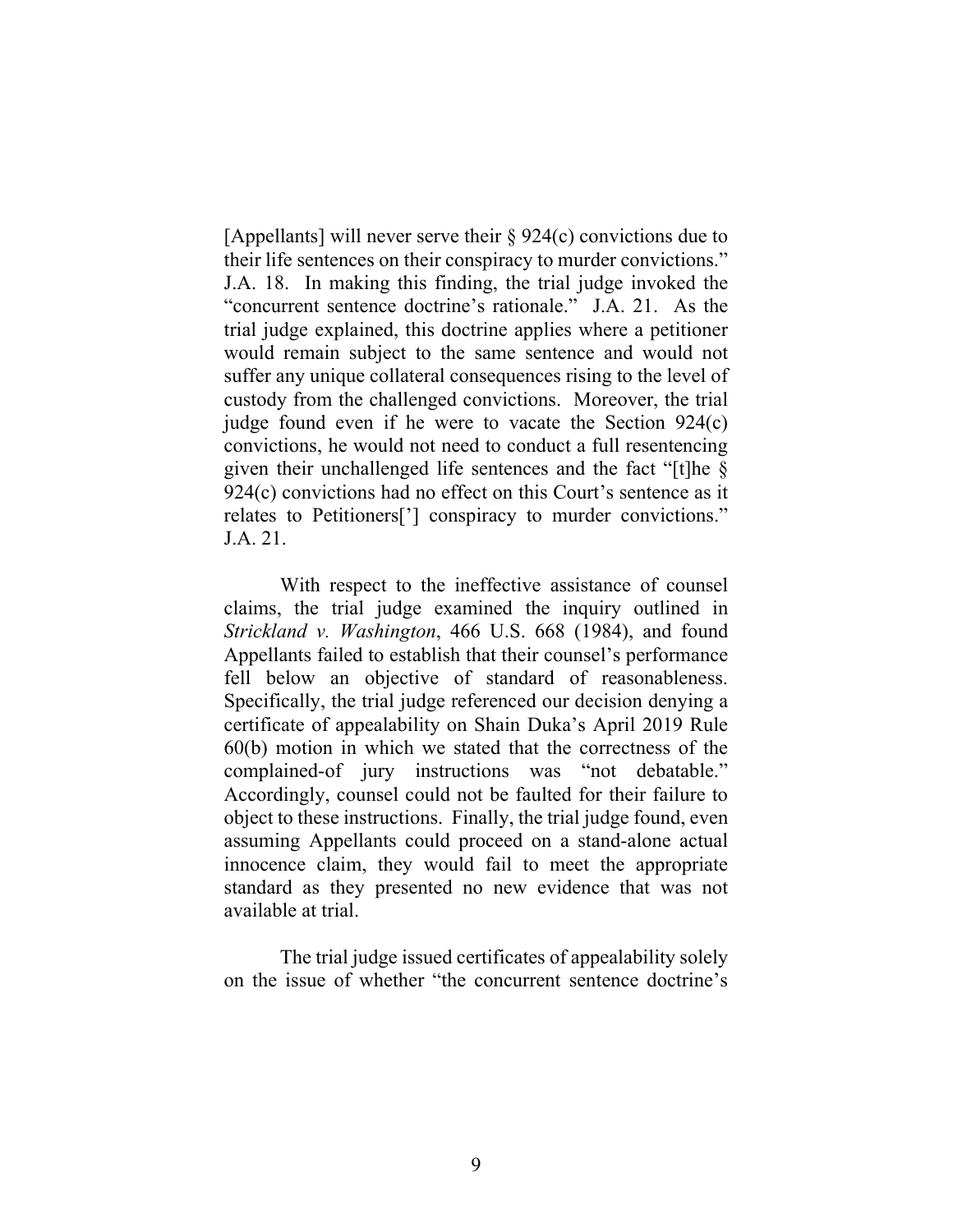rationale could be applied in this case." J.A. 28.Appellants timely appealed on that question and made a joint motion to expand their certificates of appealability to include their ineffective assistance and actual innocence claims. On March 11, 2021, a panel of our colleagues denied this motion.

Appellants now advance the substance of their argument regarding the trial judge's allusion to the concurrent sentence doctrine, request we expand their certificate of appealability to include their ineffective assistance and actual innocence claims, and then proceed to make their substantive arguments regarding those claims.

### II.

Appellants contend the trial judge's invocation of the "rationale" of the concurrent sentence doctrine in declining to vacate their Section 924(c) convictions was improper because their challenged Section 924(c) convictions were to run consecutively to—rather than concurrently with—their unchallenged life sentences and because the Section 924(c) convictions carried unique collateral consequences.

The concurrent sentence doctrine allows a court the "discretion to avoid resolution of legal issues affecting less than all of the counts in an indictment where at least one count will survive and the sentences on all counts are concurrent." *McKie*, 112 F.3d at 628 n.4. The concept underlying this doctrine is simple: there is no use expending the limited resources of the litigants and the judiciary reviewing a conviction where, regardless of the outcome, the defendant will remain subject to the same sentence. *Jones v. Zimmerman*, 805 F.2d 1125, 1128 (3d Cir. 1986). This common-sense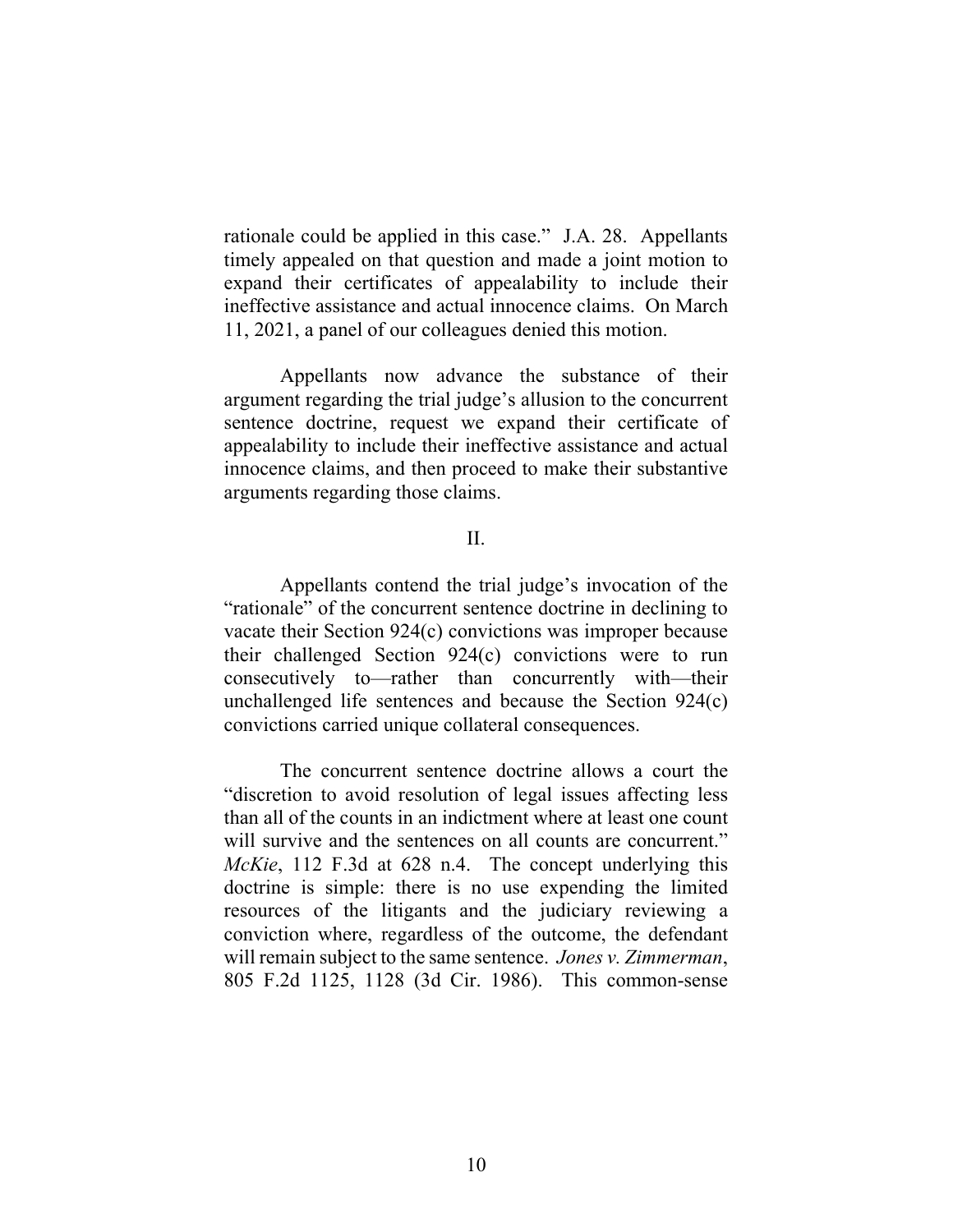approach preserves valuable and limited judicial resources for deciding those cases which might actually result in practical changes for the litigants. *Id.* ("The practice is eminently practical and conserves judicial resources for more pressing needs."); *see also Benton v. Maryland*, 395 U.S. 784, 799 (1969) (White, J., concurring) (noting the concurrent sentence doctrine is rooted in concerns "of fairness to other litigants" because it enables the more efficient use of judicial resources); *Kassir v. United States*, 3 F.4th 556, 565 (2d Cir. 2021) (affirming invocation of concurrent sentence doctrine because "[w]e reserve our judgment only for issues that, once resolved, have some practical effect").

We review a trial judge's application of the concurrent sentence doctrine for abuse of discretion. *See Barnes v. United States*, 412 U.S. 837, 848 n.16 (1973) (describing what would come to be known as the concurrent sentence doctrine as a "discretionary matter"); *McKie*, 112 F.3d at 628 n.4 (describing the concurrent sentence doctrine as discretionary). Accordingly, we will only reverse the decision of the trial judge if "no reasonable person would adopt the district court's view." *Blunt v. Lower Merion Sch. Dist.*, 767 F.3d 247, 265 (3d Cir. 2014) (quoting *Oddi v. Ford Motor Co.*, 234 F.3d 136, 146 (3d Cir. 2000)).

A.

Appellants advance two potential justifications for overturning the trial judge's decision. Neither is persuasive.

First, Appellants contend the use of this doctrine was improper as the challenged sentences were to run consecutively to—rather than concurrently with—their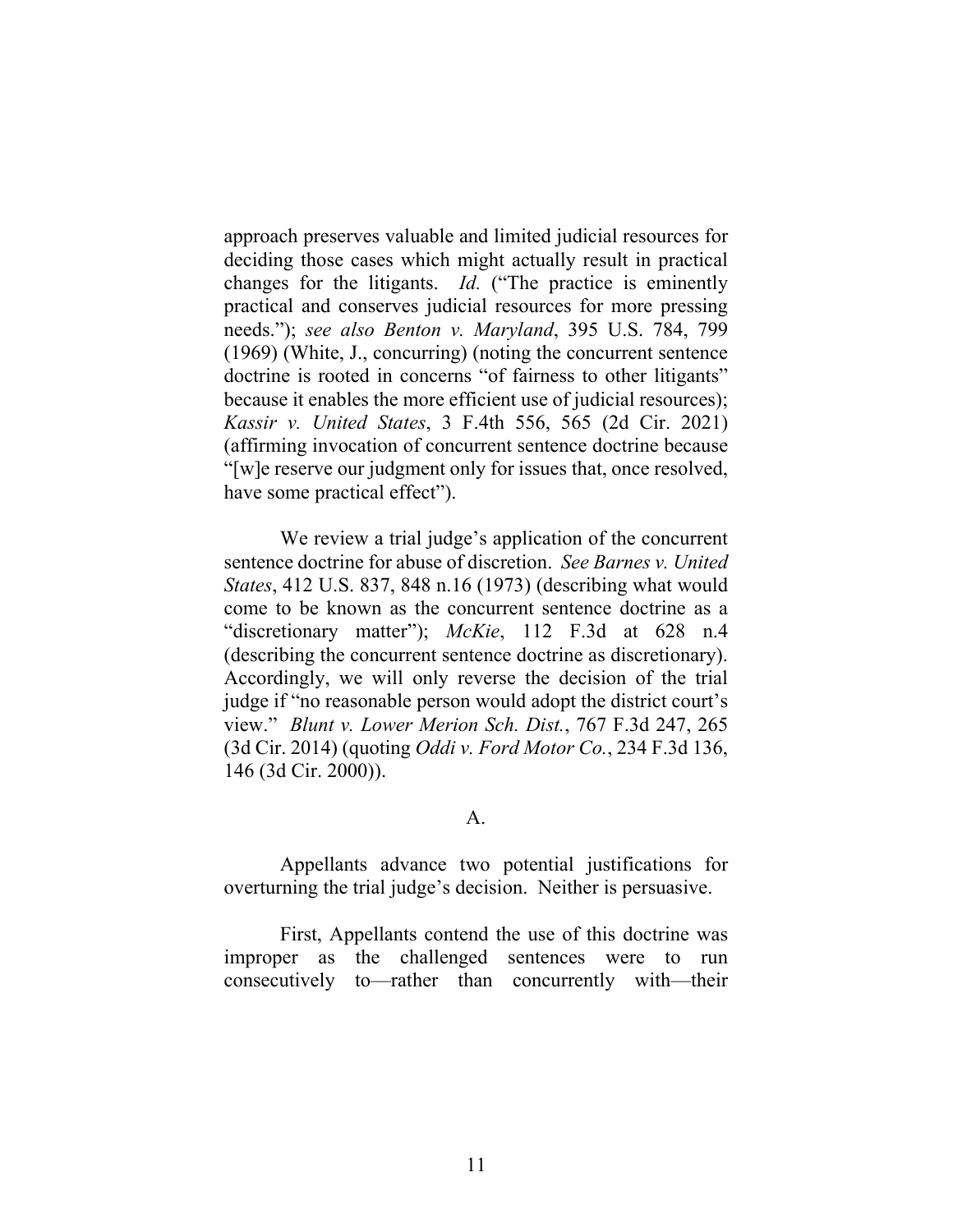unchallenged life sentences. In fact, Appellants were sentenced to 360 months' imprisonment on their Section 924(c) convictions, to run consecutively to their life sentences. But in the context of a sentence to run consecutively to an unchallenged life sentence, that is a distinction without a difference. Because their life sentences are unchallenged, even a complete vacatur of their Section 924(c) sentences will not reduce the time Appellants must serve in prison. Indeed, there appears to be no dispute about this fact. Accordingly, the same practical concern underlying the concurrent sentence doctrine is present here, despite any semantic distinction in the posture of their sentences. Appellants assert there are no judicial resources to be conserved, as there was "nothing left to decide." Appellants' Br. 7. But this is belied by their contention that vacatur should result in a full resentencing. Particularly in a case such as this, where the original sentencing occurred over a decade ago, "[t]he social costs of retrial or resentencing are significant, and the attendant difficulties are acute." *Calderon v. Coleman*, 525 U.S. 141, 146 (1998). At bottom, Appellants' request for the trial court to vacate their Section 924(c) sentences will result in the expenditure of the court and parties' time and resources, with no possibility for any cognizable change for the Appellants, even if their challenge proved successful.

Accordingly, it was not an abuse of discretion for the trial judge to preserve judicial resources by declining to consider the substance of Appellants' constitutional challenge under the logic of the concurrent sentence doctrine. *See Kassir*, 3 F.4th at 569 (applying concurrent sentence doctrine to decline review of challenged sentence where the petitioner was subject to unchallenged life sentences); *Ruiz v. United States,*  990 F.3d 1025, 1033 (7th Cir. 2021) (applying the "same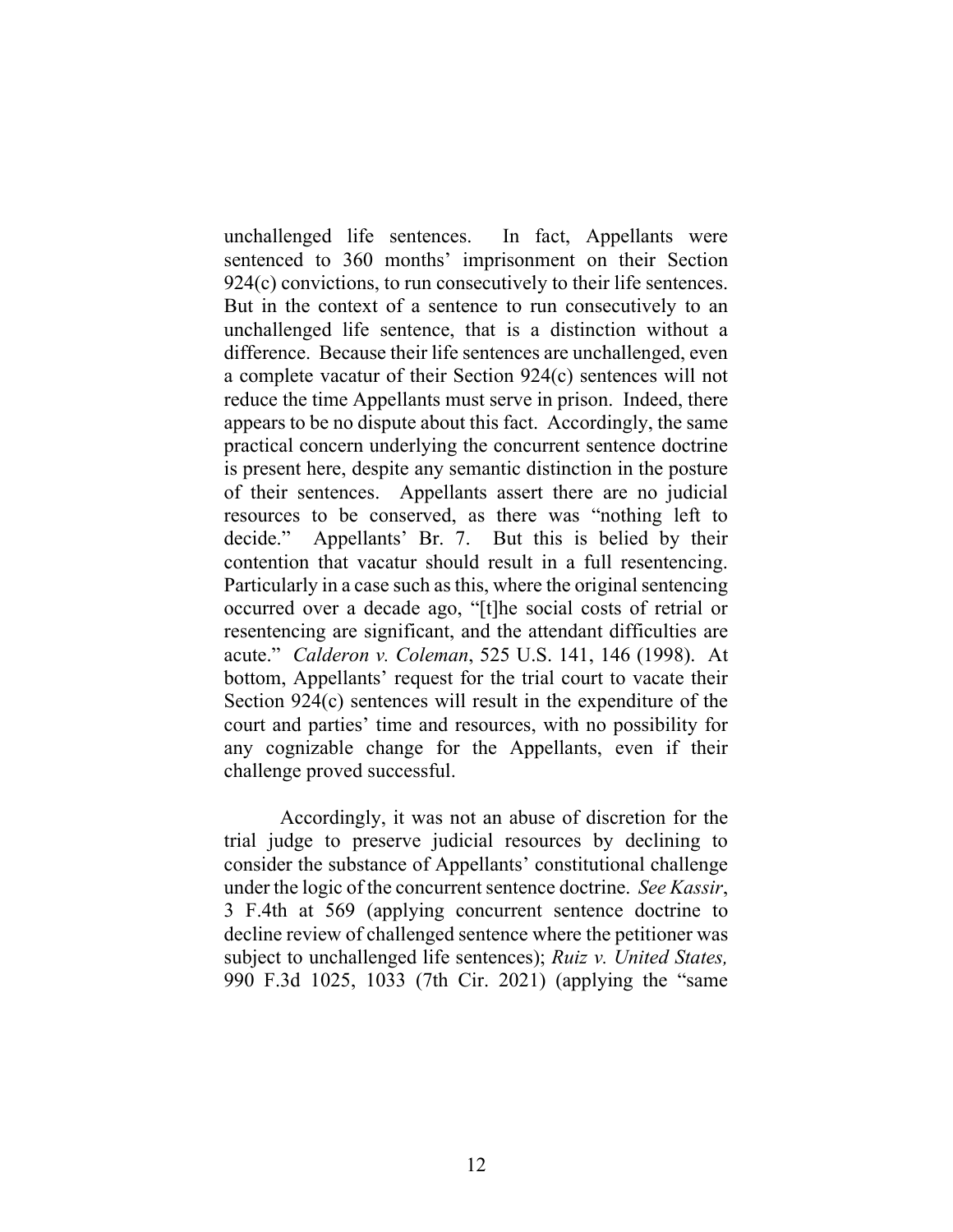considerations" that underlie the concurrent sentence doctrine to decline review of sentence where petitioner was subject to seven unchallenged consecutive life sentences); *Oslund v. United States*, 944 F.3d 743, 746 (8th Cir. 2019) (finding no error in district court's application of the concurrent sentence doctrine given an unchallenged consecutive life sentence).

Second, Appellants contend the concurrent sentence doctrine is inapposite because their Section 924(c) convictions subject them to unique collateral consequences. Specifically, they note the \$100 special assessment imposed as a result of their Section 924 $(c)$  convictions.<sup>3</sup>

While such a special assessment may serve as a basis for an appellant to maintain a stake in attacking a conviction on direct appeal, as explained by the Supreme Court in *Ray v. United States*, 481 U.S. 736, 737 (1987) (per curiam), the same is not true when making a collateral attack under Section 2255. Unlike a direct appeal, the crux of a habeas proceeding is a

<sup>3</sup> Appellants imply the Government bears the burden of showing a lack of collateral consequences. Appellants are incorrect. As we have repeatedly stated, if the petitioner argues the concurrent sentencing doctrine is inappropriate because he is subject to unique collateral consequences, the petitioner bears the burden of identifying those unique collateral consequences. *See Gardner v. Warden Lewisburg USP*, 845 F.3d 99, 104 (3d Cir. 2017) (affirming application of concurrent sentence doctrine because petitioner "identifies no such [collateral] consequences in his case, even as he emphasizes this exception to the concurrent sentencing doctrine"); *United States v. Ross*, 801 F.3d 374, 382–83 (3d Cir. 2015) (similar).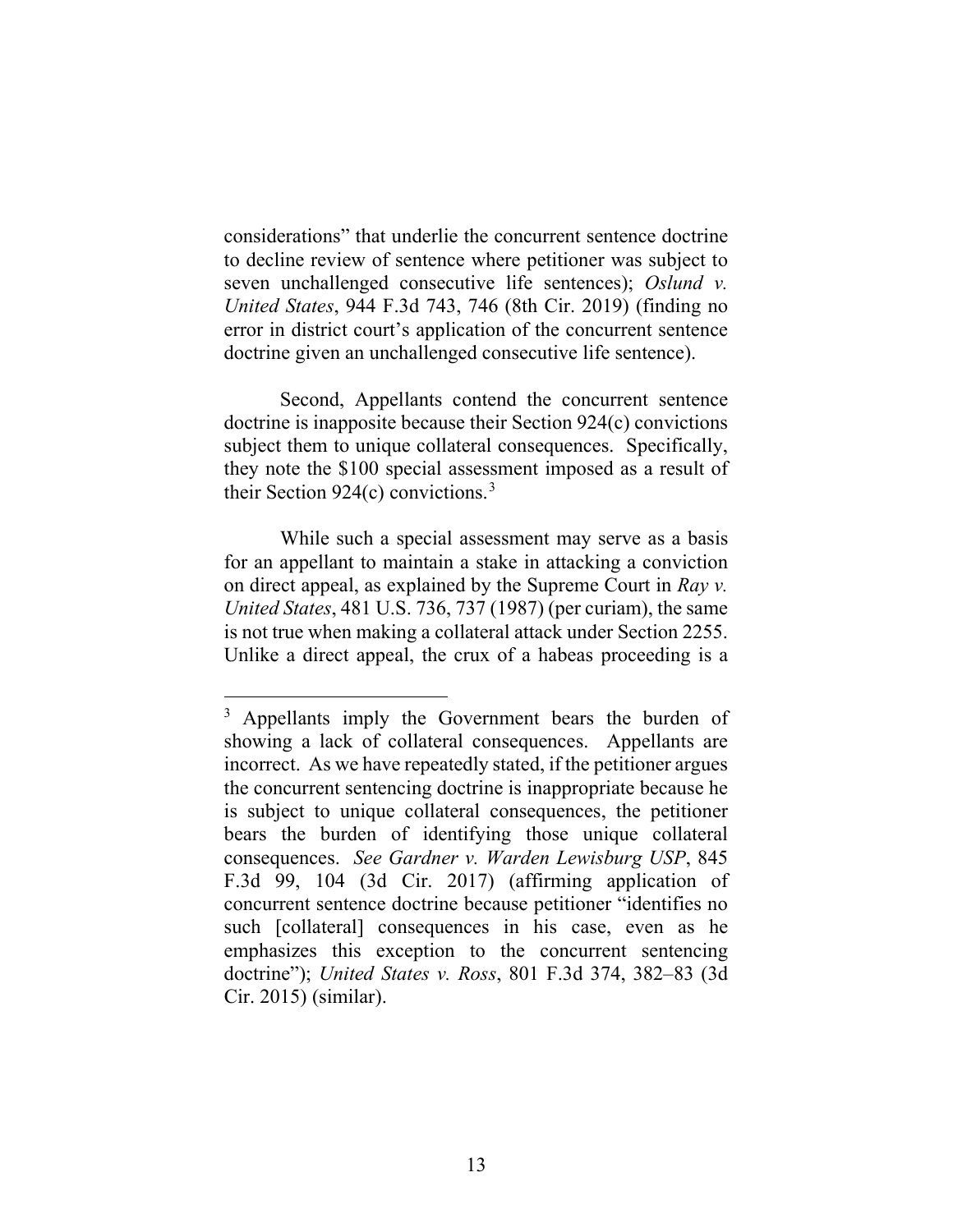claimed right of relief from "custody." *United States v. Ross*, 801 F.3d 374, 379 (3d Cir. 2015); 28 U.S.C. § 2255(a). Custody is a restraint on individual liberty that is "(1) severe, (2) immediate (*i.e.*, not speculative), and (3) not shared by the public generally." *Ross*, 801 F.3d at 379. Accordingly, if a petitioner does not claim relief from a severe restraint on his individual liberty, he cannot maintain a federal habeas action. *Id.* This differs from a direct appeal, which "allows for a frontal attack on a conviction, a sentence, or both," and is not subject to this same limitation. *Kassir*, 3 F.4th at 565.

This distinction is at the core of our decision in *Ross* and explains why Appellants' reliance on *Ray* is misplaced. In *Ray,*  the Supreme Court addressed the application of the concurrent sentence doctrine in the context of a direct appeal and not with its application in a habeas action*.* 481 U.S. at 737. And as we explained in *Ross*, "[t]he applicability of the concurrent sentence doctrine on direct appeal is . . . distinct from the question presented here, on collateral review under [S]ection 2255." 801 F.3d at 382. Indeed, in *Ross*, we rejected the precise argument Appellants advance here, finding "the monetary component of a sentence is not capable of satisfying the 'in custody' requirement of federal habeas statutes." *Id.* at 380. Consequently, the \$100 special assessment applied under their Section 924(c) sentences is not a cognizable basis for relief in this Section 2255 proceeding. *See Gardner v. Warden Lewisburg USP*, 845 F.3d 99, 104 (3d Cir. 2017) ("[B]ecause collateral attacks can challenge only a prisoner's custody, special assessments are not reviewable in habeas corpus proceedings."); *see also Ryan v. United States*, 688 F.3d 845, 849 (7th Cir. 2012) ("A collateral attack under § 2241, § 2254, or § 2255 contests only custody, however, and not fines or special assessments.").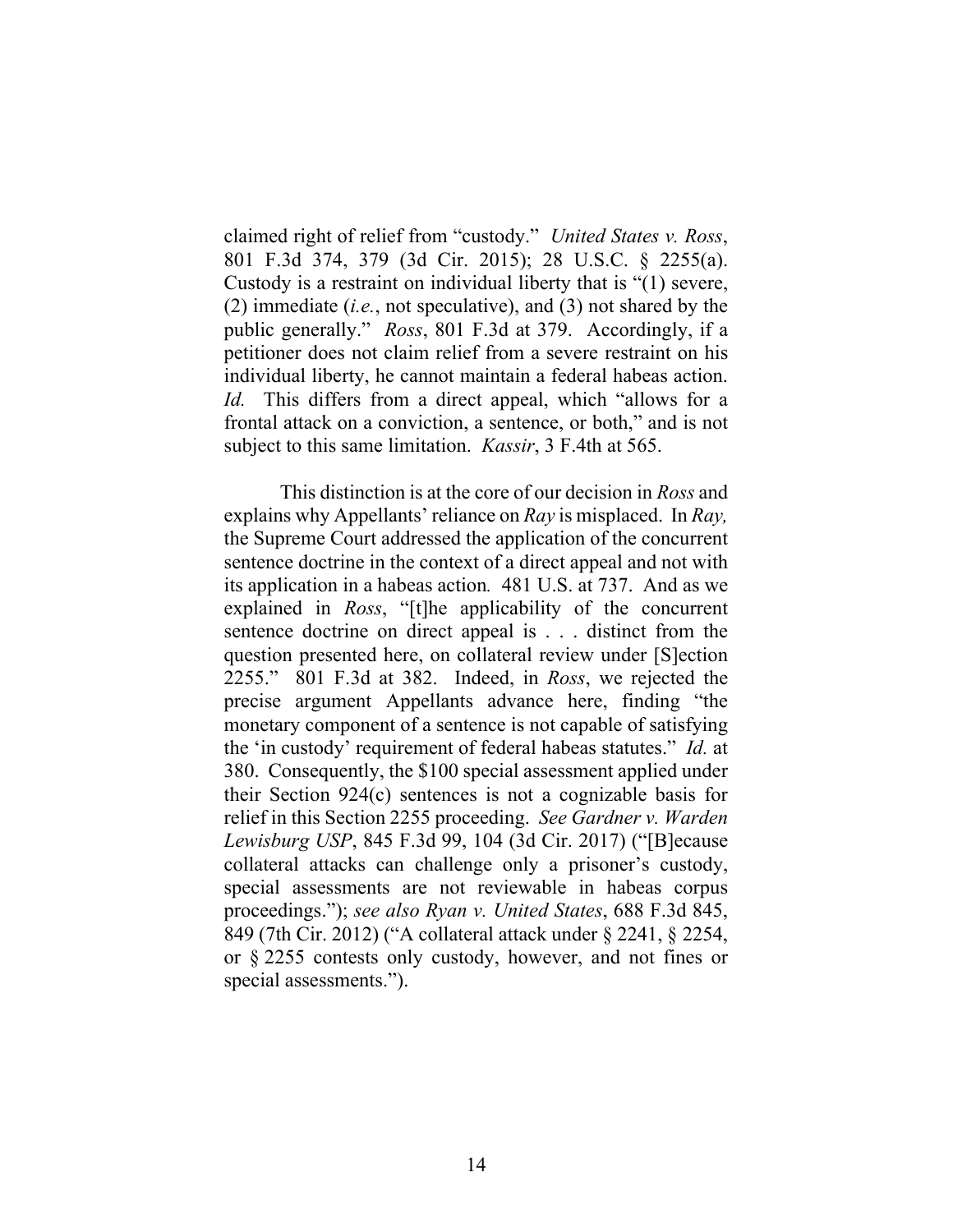In sum, the trial judge's invocation of the rationale of the concurrent sentence doctrine was proper given Appellants' unchallenged life sentences and the lack of any unique cognizable collateral consequences stemming from Appellants' Section 924(c) convictions.

### III.

Appellants also request we reconsider the decision of the motions panel and expand their certificates of appealability to allow them to advance their ineffective assistance of counsel and actual innocence claims.

A merits panel can, in its discretion, expand the certificate of appealability should the panel deem it necessary. *Villot v. Varner*, 373 F.3d 327, 337 n.13 (3d Cir. 2004). But a merits panel should "not lightly overturn a decision made by a motions panel during the course of the same appeal." *Council Tree Commc'ns, Inc. v. FCC*, 503 F.3d 284, 292 (3d Cir. 2007). And we will decline to do so in this case, as Appellants do not provide any compelling reason to revisit the decision of the motions panel.

Apart from cosmetic changes, Appellants present us with a nearly identical brief to the one they filed with the motions panel. Appellants' minor alterations, such as changing "Petitioners" to "Appellants" and reversing the order of the presentation of the issues, do nothing to convince us the motions panel erred in its decision. Appellants' one substantive addition, an analogy to the January 6, 2021 United States Capitol riot, fares no better. Despite claiming it is "instructive to compare this case to what occurred at the Capitol on January 6, 2021," Appellant's Br. 36, Appellants